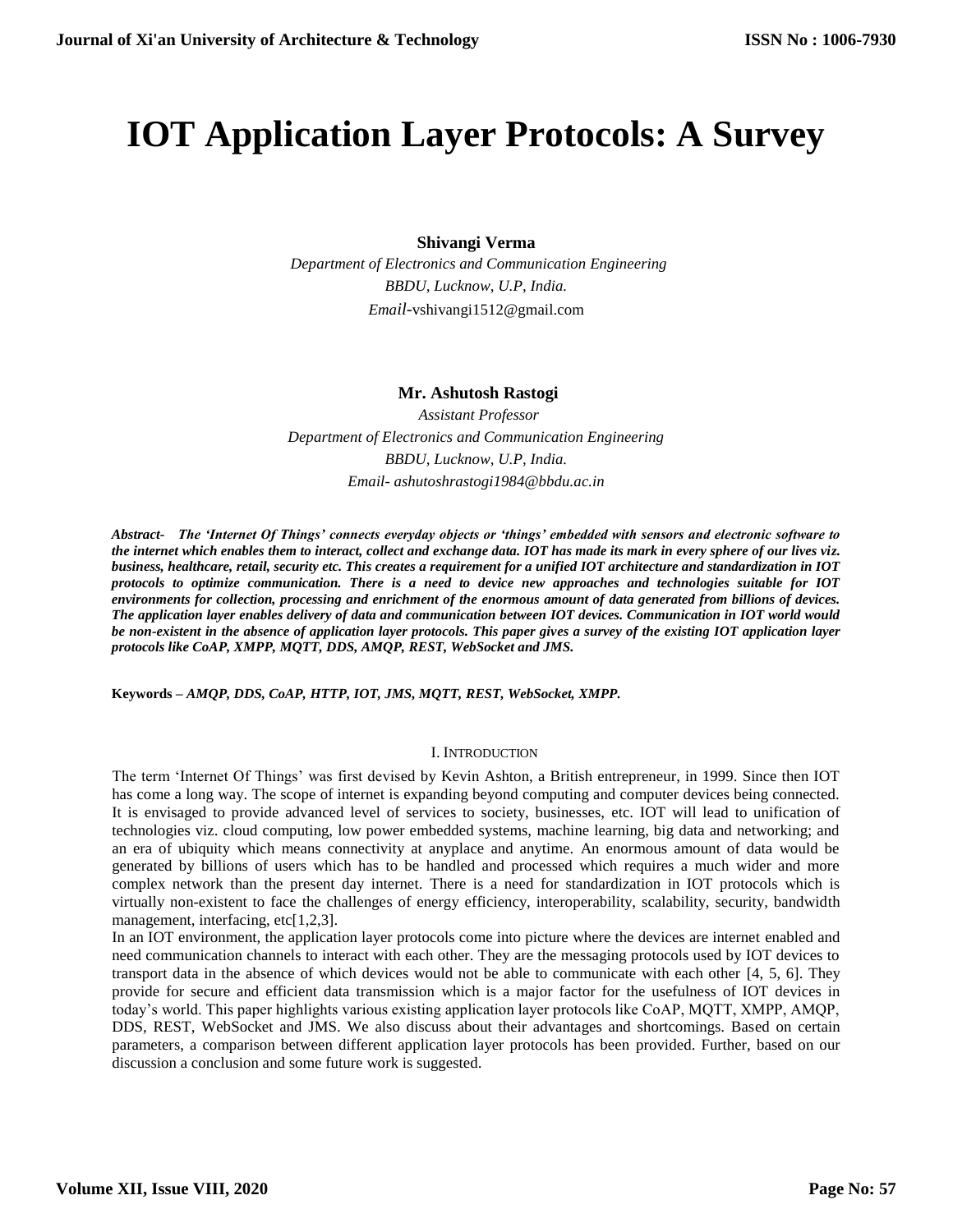## II. PROTOCOLS

**1) Constrained Application Protocol (CoAP):** CoAP was introduced by IETF CoRE working group for resource constrained nodes and networks. It provides a web transfer protocol based on Representational State Transfer (REST) on top of HTTP functionalities [7, 8] which makes it interoperable with HTTP. As opposed to REST, CoAP runs on UDP to eliminate the overhead involved in TCP and reduce bandwidth requirements and supports both multicast and unicast. But as CoAP is based on REST, the CoAP-REST proxies have straightforward conversion between these two protocols. CoAPHTTP Mapping allows CoAP clients to access HTTP server resources via a reverse proxy which performs translation of HTTP Status Code to the CoAP Response Codes [9]. CoAP enables low power, communication and computational ability devices to utilize RESTful interactions.

CoAP architecture has two sublayers: the messaging sublayer which provides reliability over UDP by utilizing exponential back-off as no built-in error recovery scheme is present in UDP and performs duplication detection; the REST communications are handled by the *request/response sublayer*. The DTLS protocol runs over UDP and provides for secure CoAP transactions. It provides authentication, automatic key management, confidentiality, cryptographic algorithms and data integrity [9]. However, the suitability of DTLS is argued as it was not designed for IOT. Multicast is not supported in DTLS while CoAP supports both unicast and multicast. Also, additional packets are required for DTLS handshakes which reduces the device lifespan, increases congestion and occupies additional resources. CoAP is a lightweight request/response application layer protocol with both asynchronous and synchronous responses. CoAP has following message types and response modes: *confirmable (*requires an acknowledgement either within the ACK or with a separate message*), non-confirmable (*no need for ACK*), reset (*the reception of a message which could not be processed is confirmed*) and acknowledgement (*reception of a confirmable message is confirmed*), piggybacked response* (receiver response is piggybacked on ACK message) and *separate response* (receiver response in a different message than ACK after some time). Similar to HTTP, CoAP also uses GET, PUT, POST and DELETE methods for creating, retrieving, updating and deleting operations respectively. Following are the main components of CoAP protocol:

- $\blacksquare$  Endpoint: Identified by the IP address and UDP port number, the endpoint is the destination or source of a CoAP message.
- $\blacksquare$ Sender: Generator of message (source endpoint).
- Recipient: Consumer of message (destination endpoint).
- $\blacksquare$ Client: Instead of a message, a client can place a request. It is similar to sender or recipient.
- $\blacksquare$ Server: Destination endpoint of a request and the originating endpoint of a response.
- $\blacksquare$ Origin Server: A given Resource is created or resides on this server.
- $\blacksquare$ Intermediary: It is an endpoint which towards an origin server can act as both a server as well as a client.
- $\blacksquare$ Proxy: Performs protocol translation, namespace support and packet forwarding.

Operating systems like TinyOS and Contiki have adapted CoAP. It was designed for M2M applications viz. home automation and smart cities. Some important features of CoAP are [10]:

- s *Resource Observation*: On-demand subscriptions using publish-and-subscribe method to monitor internet resources.
- **Block-wise resource transport:** No need to update the complete data in order to exchange transceiver data. This reduces the communication overhead.
- *Resource discovery*: URI paths are used which make use of web link fields in CoRE link format to enable resource discovery for clients.
- Е *Interacting with HTTP*: CoAP easily interact with HTTP due to the common REST architecture which leads to flexibility of communication.

CoAP libraries exist in most of the programming languages like JAVA, C, C#, Python, Erlang, Go, Javascript, Ruby, etc. Libraries for android as well as iOS are present. CoAP status codes uses the format X.YY which is influenced by HTTP status codes. Example: "4.04 Not Found" in CoAP and "404- Resource Not Found" in HTTP. CoAP has lower consumption of memory and CPU and is simple but on the other side it has bad packet delivery, high latency and difficult to use on complex data type [5, 11].

*2) Message Queue Telemetry Transport (MQTT):* In 1999 MQTT was introduced by Arlen Nipper of Arcom (now Eurotech) and Andy Stanford Clark of IBM and was standardized by OASIS in 2013[7]. It aims at using middleware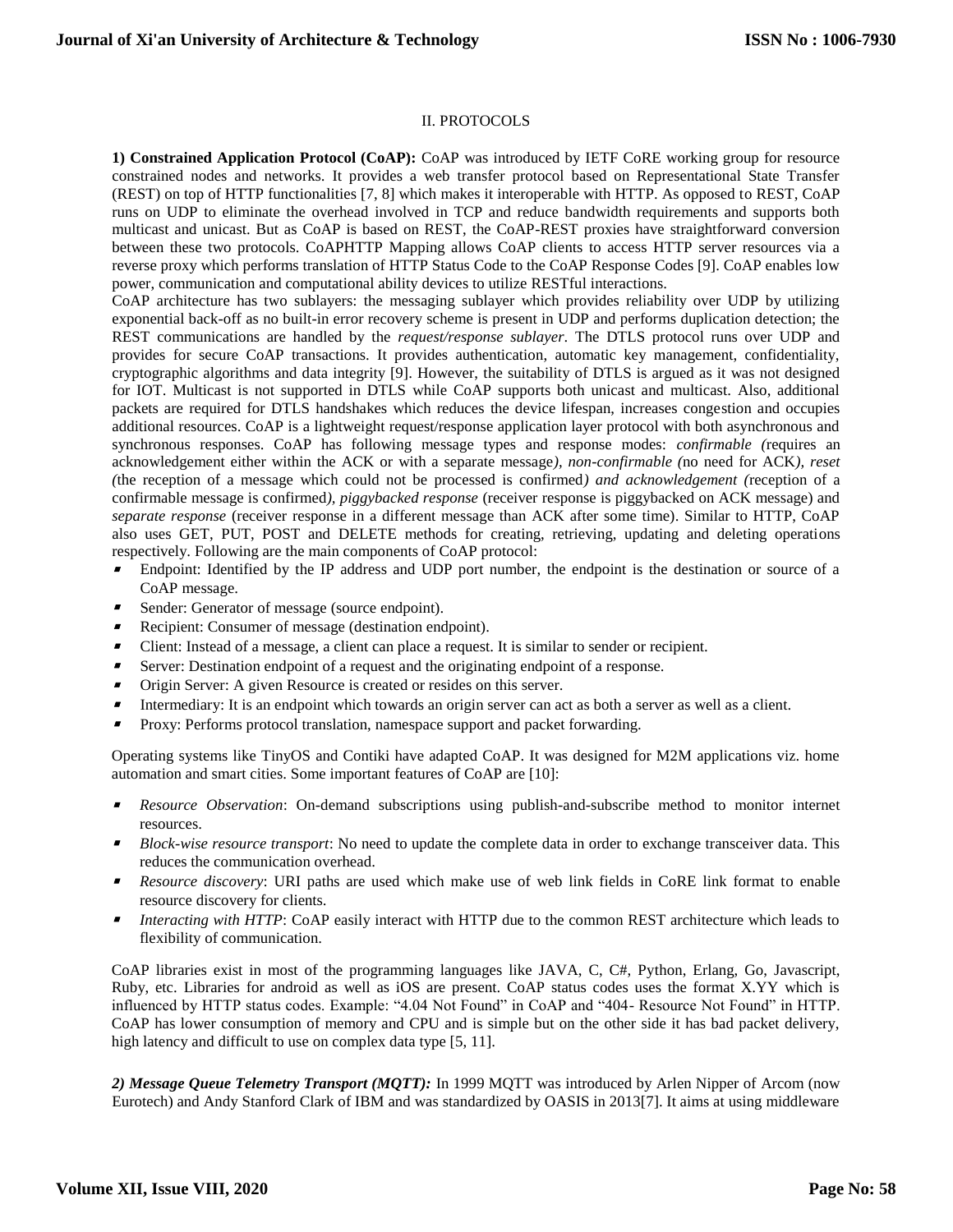and applications to connect network and embedded devices. Routing mechanisms viz. one-to-one, one-to-many, many-to-many; are used for connection operation. To provide simplicity and transition flexibility, asynchronous publish/subscribe model is used in MQTT. Hence, request updates are not needed by the clients which results in a decreasing requirement of network bandwidth and computational resources that further expands the lifespan of battery operated devices. A common example of this is Facebook Messenger. Although MQTT is built on TCP, it is suitable for resource constrained devices which use low bandwidth and unreliable links as it is designed in a way to have low overhead in comparison to other TCP-based application layer protocols. MQTT v3.1 and MQTT-SN V1.2 are two major specifications of MQTT. The main components of MQTT are: subscriber (application interested in sensor data/topic), publisher (lightweight sensors that publish any topic) and broker (connect publishers and subscribers and classify sensor data into topics). Various MQTT methods are: connect, disconnect, subscribe, unsubscribe and publish. MQTT is event driven. Clients do not need to know each other. They only communicate over the topic. This architecture enables highly scalable solution without dependencies between data producers and data consumers. Topics can be exact or wildcards which can be of multilevel. Figure 1 shows the MQTT architecture.



Figure 1. MQTT Architecture

MQTT has three levels of QoS [12]:

- QoS0: ACK is not needed and best effort of the network is used to deliver the message only once. There are no retransmissions and data may get lost.
- QoS1: ACK (called PUBACK) is required. The message is sent for a minimum of one time and duplicate messages might exist. This improves reliability while increasing the overhead.
- QoS2: PUBREC (PUBlish RECeived) and PUBREL (PUBlish RELeased) messages are exchanged to ensure that message is delivered. Here delay is large.

The TLS/SSL protocol provides secure MQTT transactions. It is designed for small code footprints (e.g. eight bit, 256 kb ram) and can run on devices with less than 65kb RAM. Industrial giants actively promote and support MQTT. Mosquitto and HiveMQ are MQTT specific brokers [16]. Several programming languages provide MQTT libraries. An important example of MQTT library is Eclipse Paho. MQTT has lower delays and higher throughput than CoAP for low packet loss but then again CoAP creates less traffic for reliability assurance. It does not support discovery and is not extensible[13].

**Secure MOTT (SMOTT)** is an extension of MQTT having a broadcast encryption feature. Four main stages of SMQTT are: *setup, encryption, publish* and *decryption.*

*3) Extensile Messaging And Presence Protocol (XMPP):* XMPP was developed by Jabber Open Source Community and was standardized by IETF [15] in RFC3920 (now in RFC6120). XMPP is based on both request/response model (allowing bidirectional communication) and publish/subscribe models (allowing multidimensional communications) and runs over TCP. It is a message oriented middleware that runs in a decentralized fashion that gives it high scalability. Clients are connected to servers using XML stanzas that are codes consisting of three parts: message stanza (identify destination and source addresses, kinds and IDs of XMPP entities), presence stanza (notifies consumers about status updates) and *iq* stanza (message senders and receivers are paired). The TLS/SSL (secure socket layer) protocol provides for secure XMPP transactions. XMPP is an instant messaging standard used for video calling, voice calling, chatting and telepresence independent of the operating system. It provides encryption, authentication, privacy measurement, access control and compatibility with various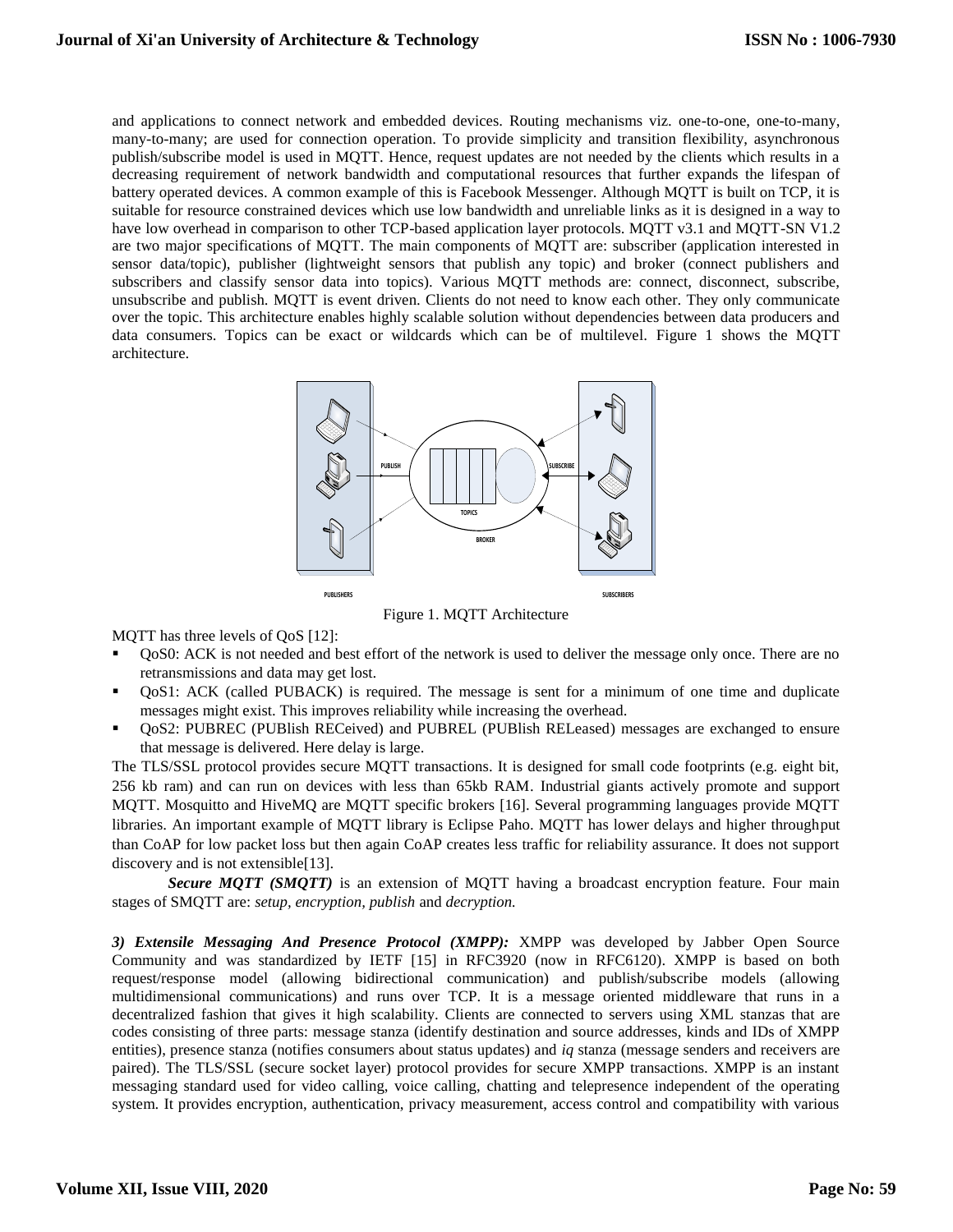other protocols. Low latency and small message support make it a good choice for IOT. XMPP is extensible which provides it with the ability to work in infrastructure-less environment and its functionality is increased by allowing XEP (XMPP extension protocols) specifications. XMPP is used in Cisco/WebEx, Jabber.org and GoogleTalk [14]. Microsoft has integrated XMPP gateways in their messaging systems and its Microsoft Messenger Service has XMPP interface. XML is used for text based communications in XMPP which may cause additional overhead (this issue can be solved by compressing XML using EXI) and require XML parsing which needs higher computational ability. This protocol consumes more memory and bandwidth and there is no guarantee for QoS. Some overhead may also incur due to the use of TCP in comparison to other protocols. Figure 2 shows XMPP communications.



Figure 2. XMPP Communications

*4) Advanced Message Queuing Protocol (AMQP):* AMQP was introduced by John O'Hara in 2003 at JPMorgan Chase in London and was standardized by OASIS in 2012. AMQP is an open standard binary protocol for messageoriented middleware. AMQP is based on asynchronous publish/subscribe model and runs over TCP. Various ways to transfer message in AMQP are: publish and subscribe, point to point and store-and-forward. The main components of an AMQP system, each of which have the ability to run on autonomous hosts, are:

- Publisher: Creates message and sends it to the broker.
- Subscriber/Consumer: Receives messages through a broker from one or more publishers.



Figure 3. AMQP Publish/Subscribe Mechanism

- Server/Broker: A program or a server which consists of exchanges, virtual hosts, message queues and bindings.
- Virtual Host: Daemon program having services like exchanges, message queues, hosts and bindings.
- Exchange Queue: Messages are routed in a suitable order to appropriate queues.
- Message Queue: It stores the messages and sends them to the receiver. The messages are routed between message queue and exchange queue on the basis of some pre-defined conditions. A messaging layer is defined on top of AMQP transport layer that handles the messaging capabilities. Two types of messages are defined in AMQP: bare message (supplied by sender) and annotated message (seen by receiver).The store and forward feature ensures reliability even after network disruptions. The message delivery guarantees of AMQP are [15]:
- At most once: Message is sent only once without considering the fact if it was delivered or not.
- At least once: Definite delivery of message one time and possibly more.
- Exactly once: Message is delivered only one time.

AMQP connects across organizations (exchanging business messages between applications), technologies, space and time and provides security, reliability, extensibility and interoperability. AMQP is a wire level protocol (which indicates the format of data sent across the network as a byte stream).Therefore, irrespective of the implementation language, any tool which conforms to this format can interoperate with other compliant tools. The TLS/SSL (secure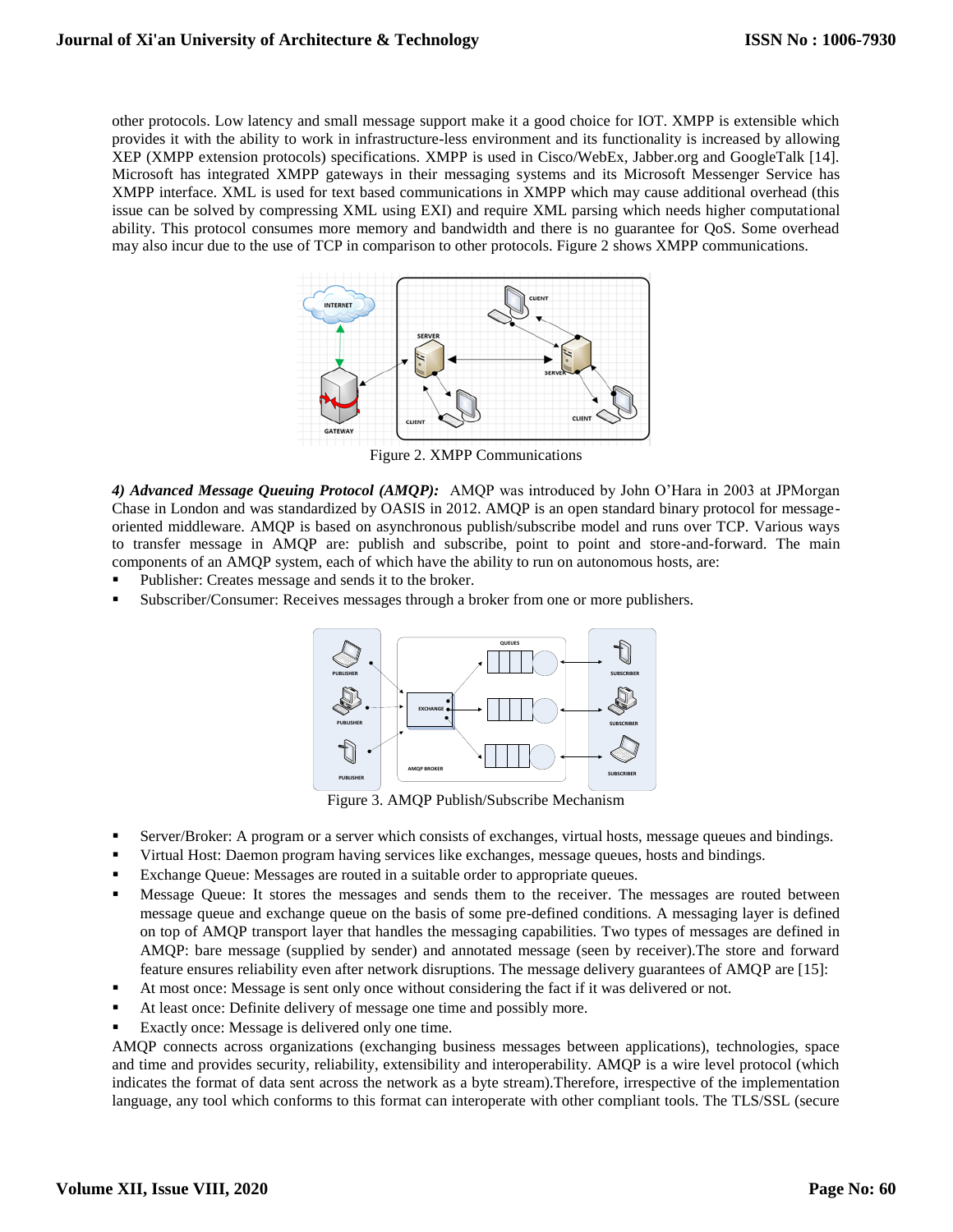socket layer) protocol provides for secure AMQP transactions. The automation discovery mechanism is not supported by this protocol. It consumes more power than MQTT and is not suitable for real time applications and constrained environments [15].

*5) Data Distribution Service (DDS):* The DDS was introduced by Real-Time Innovations (a government of US contractor) and Thales Group (a French Defense Company) in 2001. It was developed by Object Management Group (OMG). It is based on publish/subscribe model but has a broker-less architecture which is suitable for realtime constrained IOT and M2M applications. Two layers of interfaces are defined in DDS specifications:

- Data-Centric Publish-Subscribe (DCPS): Responsible for efficient information delivery to the subscribers.
- Data Local Reconstruction Layer (DLRL): This layer is optional and provides for a simple DDS integration into the application layer. Distributed data can be shared between distributed objects with the help of this layer.

DCPS involves the following entities for data flow: *Publisher* (promulgates data); *DataWriter* (applications connect to the publisher using data writer to know about values and variations of data of specific type); *Subscriber* (receives and delivers published data to applications); *DataReader* (used by subscriber for accessing the received data); and *Topic* (DataReaders and DataWriters are related by a topic which is identified by a name and data type). A virtual environment called DDS Domain allows data transmission for connected publishers and subscribers. High reliability and QoS is achieved by multicasting. 23 QoS policies are supported by DDS [14] with the help of which a developer can address a number of communication criteria's like durability, reliability, urgency, priority, security etc. DDS supports dynamic discovery, decentralized data space and adaptive community. Access control is not provided by network/transport security solutions and for high-fanout group communications, TLS/DTLS are not suitable. Hence, DDS aims to provide data-centric security which provides access control to DDS global data space, is multicast friendly, extensible and customizable. DDS libraries exist in most of the programming languages like Ada, C, C++, Java, Scala, Lua, Pharo and Ruby.

*6) Representational State Transfer (REST):* In 2000, Roy Fielding introduced REST. It was developed by W3C Technical Architecture Group. It is actually an architectural style which uses HTTP as application layer protocol. It works on the principle that every logical entity and physical object is a *resource* having a particular *state* which can be manipulated [14].REST aims to maximize the scalability and independence of component implementation while minimizing the network communications and latency. RESTful service is a service based on REST. It is mainly used to build maintainable, lightweight and scalable web services. REST employs HTTP GET, POST, PUT and DELETE methods and supports request/response messaging model. All the commercial M2M cloud platforms support REST which makes it important for IOT. HTTP libraries are available for all OS therefore it can be easily implemented in smartphone and tablet applications. It uses the built-in HTTP header to indicate data format. The content type may be JASON (JavaScript Object Notation) or XML. REST architecture can completely utilize HTTP features. Following properties and features are desirable for RESTful services: *representations, URIs, uniform interface, statelessness, links between resources and caching [16].* REST has advantages like tighter integration with HTTP to exchange message and secure communications and less parsing complexity but generates significant overhead and power consumption which is not desirable for lightweight IOT applications and does not provide QoS options.

*7) WebSocket:* WebSocket was first introduced as TCP Connection in HTML 5 specification and standardized by IETF in 2011 as RFC 6544. It has a client-server architecture. Messages are exchanged via asynchronous full-duplex communication channels over a single TCP connection. For this a standardized way is provided by which a server can send content to browser without seeking the client and while keeping the connection open allowing the messages to be passed back and forth. The connection is established by 'upgrading' to HTTP 1.1 from HTTP [11]. A session is established by initializing a handshake between the client and server which is similar to HTTP. HTTP Upgrade header is used in WebSocket handshakes to change from HTTP protocol to WebSocket protocol for achieving compatibility. The session is terminated when both the client and server end it. It does not implements its own reliability mechanisms but WebSocket transactions can be secured over TLS/SSL if needed. WebSocket reduces latency against the half-duplex polling of HTTP, is secure, provides for real-time communication, minimizes overhead and can provide an efficient publish/subscribe messaging system with the use of WebSocket Application Messaging Protocol (WAMP) which is a sub-protocol of WebSocket. However, its client-server architecture is not suitable for resource constrained devices and IOT applications. Most of the browsers like Google Chrome, Internet Explorer, Safari, Opera, Firefox and Microsoft Edge support this protocol [17].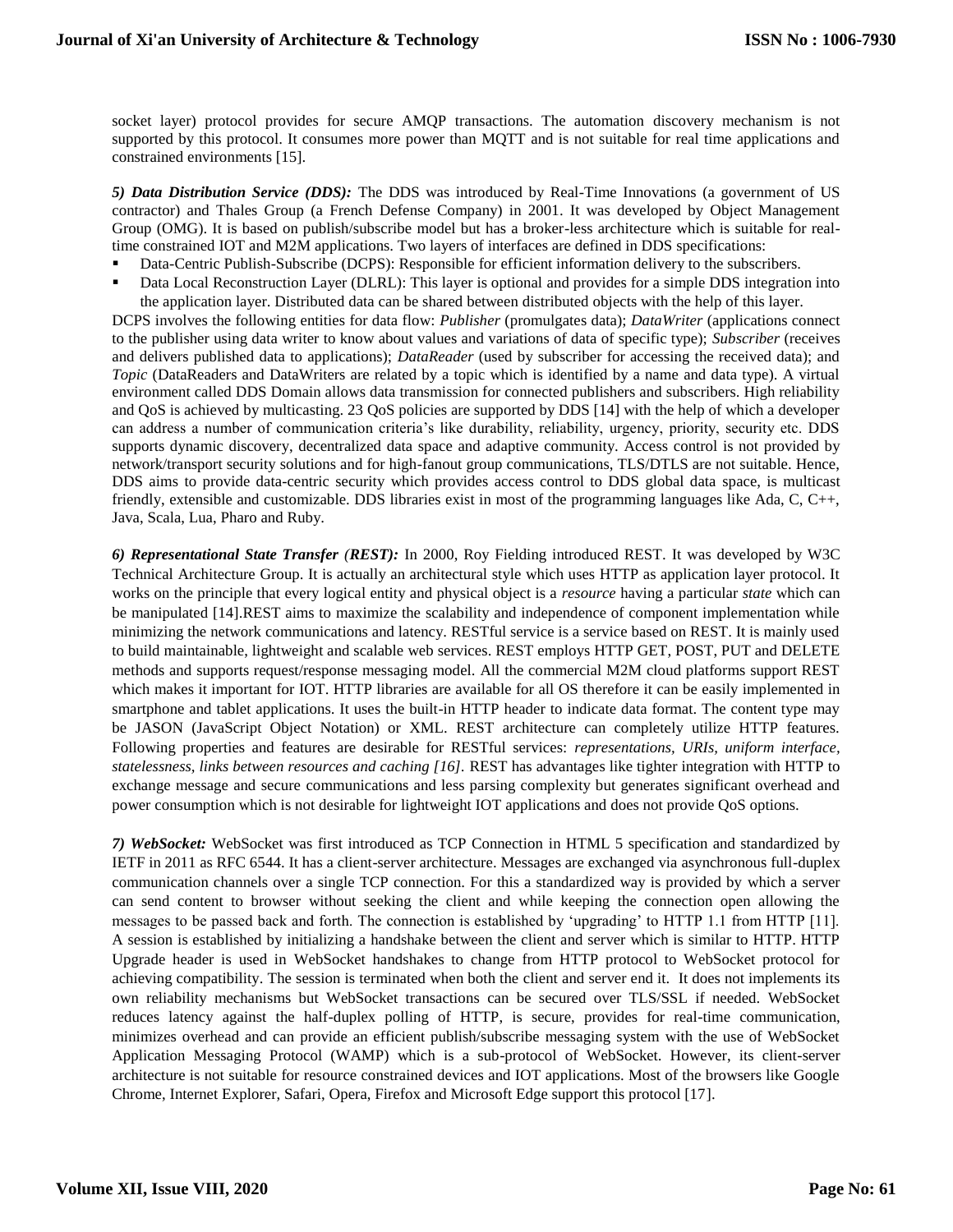*8) Java Message Service (JMS):* JMS was first introduced by a Sun Microsystem developed specification and is a part of Java EE (Java Platform, Enterprise Edition). It is a message-oriented application programming interface used to create, send, receive and read messages. JMS supports both the point-to-point (queues of incoming messages are maintained by consumers) and publish/subscribe models (publish messages on a particular 'topic'). JMS consists of following components: *provider, client, producer/publisher, consumer/subscriber, message, queue and topic.* Some common JMS providers are Apache ActiveMQ, IBM MQ, Open Message Queue from Oracle, TLS/SSL and normally used with JAAS API. The main shortcoming of JMS is that it is not a wire-line protocol due to which different JMS implementations from distinct vendor may not interoperate [14, 18]. Also, it is not suitable for realtime applications.

| <b>S.NO.</b>   | <b>Protocol</b> | <b>Transport</b>         | Architecture                            | <b>Security</b>                | QoS            | <b>Mode Of</b><br><b>Message</b><br><b>Exchange</b> | <b>Responsiveness</b> |
|----------------|-----------------|--------------------------|-----------------------------------------|--------------------------------|----------------|-----------------------------------------------------|-----------------------|
| 1              | CoAP            | <b>UDP</b>               | Request/Response                        | <b>DTLS</b>                    | <b>YES</b>     | Synchronous/<br>Asynchronous                        | Real-time             |
| 2              | <b>MQTT</b>     | <b>TCP</b>               | Publish/Subscribe                       | <b>TLS/SSL</b>                 | <b>YES</b>     | Asynchronous                                        | Real-time             |
| 3              | <b>AMQP</b>     | <b>TCP</b>               | Publish/Subscribe                       | <b>TLS/SSL</b>                 | <b>YES</b>     | Asynchronous                                        | Non Real-time         |
| $\overline{4}$ | <b>XMPP</b>     | <b>TCP</b>               | Request/Response<br>Publish/Subscribe   | TLS/SSL                        | NO             | Synchronous/<br>Asynchronous                        | Real-time             |
| 5              | <b>DDS</b>      | <b>TCP</b><br><b>UDP</b> | <b>Broker-less</b><br>Publish/Subscribe | <b>SSL</b><br><b>DTLS</b>      | <b>YES</b>     | Synchronous/<br>Asynchronous                        | Real-time             |
| 6              | <b>REST</b>     | <b>HTTP</b>              | Request/Response                        | <b>HTTPS</b><br>TLS/SSL        | N <sub>O</sub> | Synchronous                                         | Non Real-time         |
| $\overline{7}$ | WebSocket       | <b>TCP</b>               | Client/Server<br>Publish/Subscribe      | <b>TLS/SSL</b>                 | NO             | Asynchronous                                        | Real-time             |
| 8              | <b>JMS</b>      | Typically<br><b>TCP</b>  | Point-to-Point<br>Publish/Subscribe     | Vendor<br>Specific,<br>TLS/SSL | <b>YES</b>     | Asynchronous                                        | Non Real-time         |

### TABLE I. COMPARISON BETWEEN DIFFERENT IOT APPLICATION LAYER PROTOCOLS

#### IV.CONCLUSION AND FUTURE SCOPE

The IOT applications have an interdisciplinary nature and need reliable, efficient and secure communication in constrained environments. Out of the many protocols that have been highlighted above, it is difficult to say which one is perfect. The suitability and applicability of any protocol depends on the application for which it is needed. This paper highlights the existing IOT application layer protocol. It also focusses on the pros and cons of each